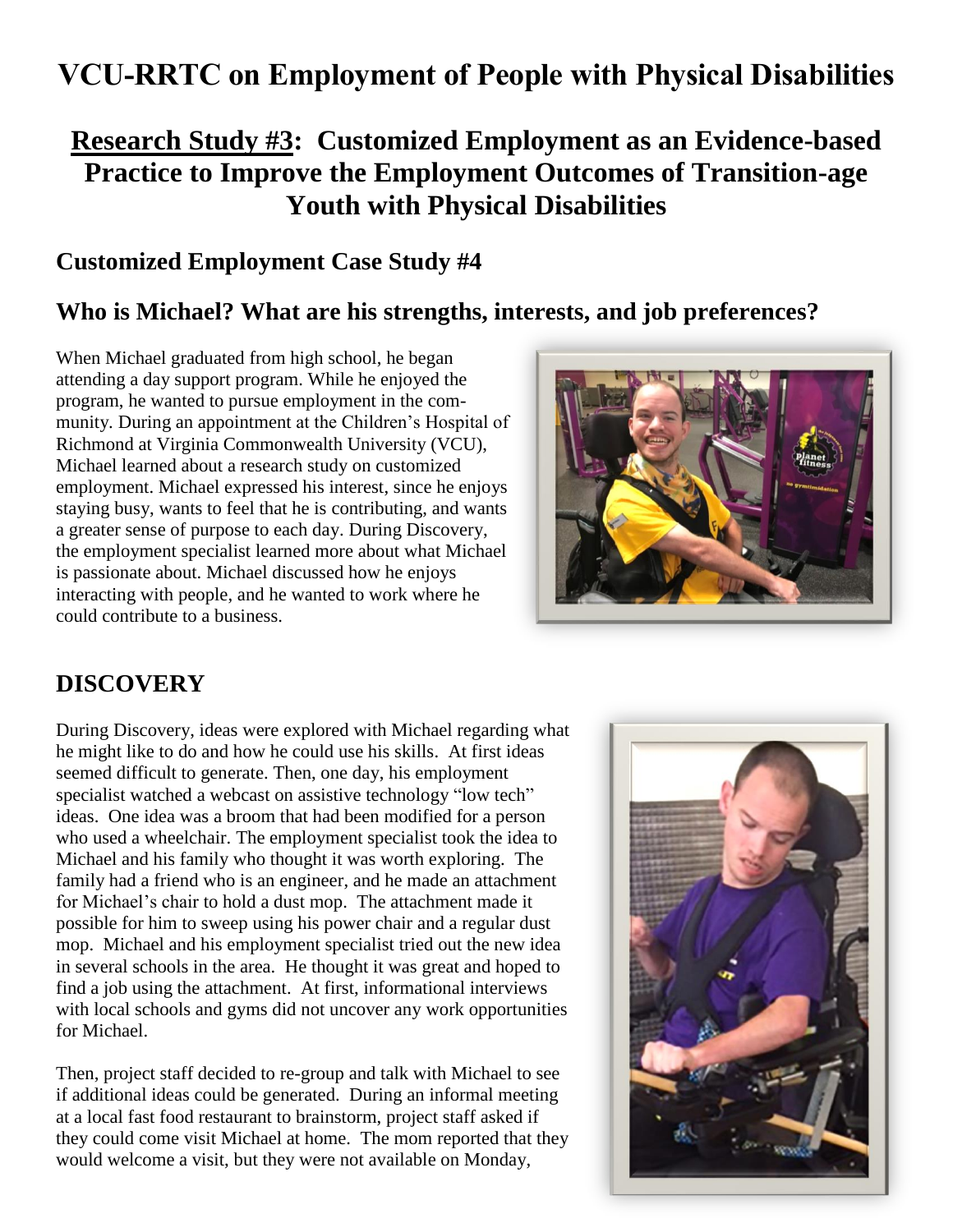Tuesday, and Friday evenings. When asked why, she reported that the family went to "work out" those evenings. Michael also went even though he did not work out. He typically talked to gym members and greeted them as they arrived. Michael reported that he really liked going to the gym and talking with people. Staff already knew from previous Discovery activities that Michael loves to socialize but did not know that he attended a gym regularly. This information may never have come up without informal conversations that are an important part of Discovery activities.

# **MICHAEL'S JOB**



Armed with the name of the gym that Michael was going to with his family, the employment specialist began to negotiate with the gym manager for him to work there with his mop attachment. Unfortunately, the manager determined that he did not have money in his payroll to hire Michael. The employment specialist then went to a nearby Planet Fitness to find out more about their business and potential needs. The general manager for Planet Fitness expressed his interest and desire to hire Michael stating that he had hours available and would benefit from Michael cleaning the floors and interacting with members. The general manager discussed how Planet Fitness embraces accepting others, with their moto, "judgment free zone". The employment specialist proposed that Michael's welcoming attitude would promote the image of a judgment free environment. Michael was hired as a Planet Fitness Associate and his main task is to maintain the cleanliness of the gym floor. Michael sweeps continuously for two, three hour shifts each week. He also interacts with gym members as he cleans providing a pleasant and welcoming gym environment.

### **ASSISSTIVE TECHNOLOGY**



While the dust mop attachment was effective in picking up floor debris, it did not allow him to work independently, since the mop head had to be changed half way through his shift. Michael also experienced some difficulty with the mop head being pulled behind him. He occasionally hit equipment or obstacles while turning due to the attachment extending behind him. When he turned to look at the mop, it created physical discomfort. Fortunately, Michael was a client of Vocational Rehabilitation, and his counselor arranged for him to have a rehabilitation engineer visit his job site and evaluate what he could do to assist.